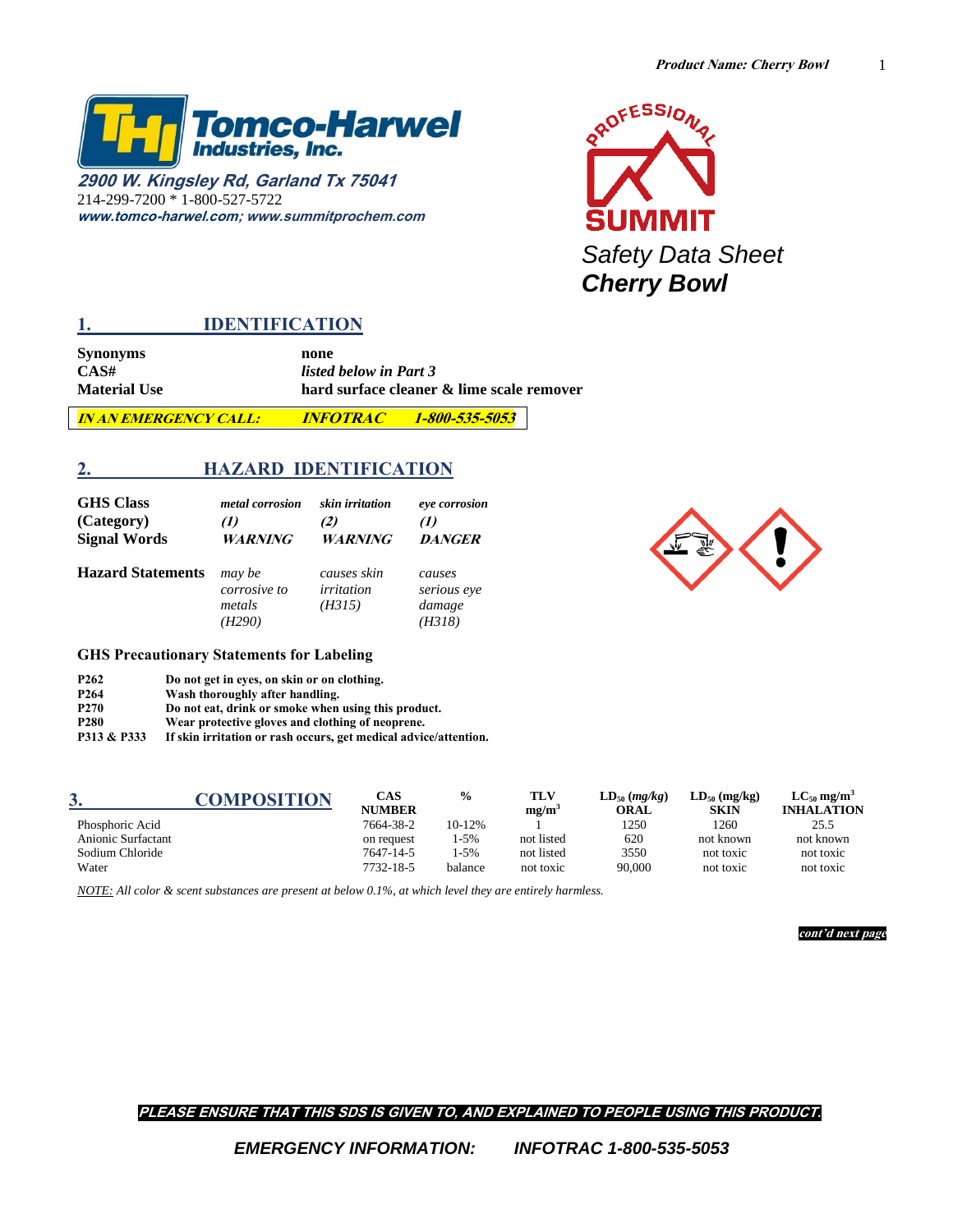**4. FIRST AID** SKIN: Wash with plenty of water. Remove contaminated clothing and do not reuse until laundered. Seek medical help promptly if there is persistent itching or redness in the affected area. EYES: Wash eyes with plenty of water, holding eyelids open. Seek medical assistance promptly irritation occurs. INHALATION: Remove from contaminated area promptly. **CAUTION: Rescuer must not endanger himself!** If victim's breathing stops, administer artificial respiration and seek medical aid promptly. INGESTION: Give plenty of water to dilute product. Do not induce vomiting (NOTE below). Keep victim quiet. If vomiting occurs, lower victim's head below hips to prevent inhalation of vomited material. Seek medical help promptly.

*NOTE: Inadvertent inhalation of vomited material may seriously damage the lungs. The danger of this is greater than the risk of poisoning through absorption of this relatively low-toxicity product. The stomach should only be emptied under medical supervision, after the installation of an airway to protect the lungs.*

# **5. FLAMMABILITY & FIRE-FIGHTING**

| <b>Flash Point</b>              | cannot burn                                                                           |
|---------------------------------|---------------------------------------------------------------------------------------|
| <b>Autoignition Temperature</b> | cannot burn                                                                           |
| <b>Flammable Limits</b>         | cannot burn                                                                           |
| <b>Combustion Products</b>      | smoke, part oxidized hydrocarbon fragments, oxides of phosphorous & nitrogen, ammonia |
| <b>Firefighting Precautions</b> | as for materials sustaining fire; firefighters must wear SCBA                         |
| <b>Static Discharge</b>         | cannot accumulate a static charge                                                     |

## **6. ACCIDENTAL RELEASE MEASURES**

Leak Precaution dike to control spillage and prevent environmental contamination Handling Spill recover free liquid with corrosion-resistant pumps; absorb residue on an inert sorbent, sweep, shovel & store in closed containers for disposal

## **7. HANDLING & STORAGE**

Store and use away from strong alkalis. Never cut, drill, weld or grind on or near this container, whether empty or full. Always replace drum, pail or IBC cap prior to moving the container!

Avoid generating or breathing product vapor or mist. If mist or vapor form in use, install adequate ventilation to clear workplace air. Avoid prolonged contact with skin and wash work clothes frequently. An eye bath and safety shower should be available near the workplace.

### **Warning: This product is corrosive to skin, eyes & metals. Avoid spillage & handle with care.**

| 8.          | <b>EXPOSURE CONTROL &amp; PERSONAL PROTECTION</b>                                       |                   |                                                                                              |                  |
|-------------|-----------------------------------------------------------------------------------------|-------------------|----------------------------------------------------------------------------------------------|------------------|
| ACGIH TLV   | 1mg/m <sup>3</sup>                                                                      | <b>ACGIH STEL</b> | 3mg/m <sup>3</sup>                                                                           |                  |
| OSHA PEL    | 1mg/m <sup>3</sup>                                                                      | <b>OSHA STEL</b>  | 3mg/m <sup>3</sup>                                                                           |                  |
| Ventilation | mechanical ventilation may be required if product mist is created in processing         |                   |                                                                                              |                  |
| Hands       |                                                                                         |                   | neoprene gauntlet-style gloves – other types also protect; confirm suitability with supplier |                  |
| Eyes        | safety glasses with side shields plus face shield $-$ <i>always protect the eyes</i>    |                   |                                                                                              |                  |
| Clothing    | wear neoprene apron, boots, hat, $\&$ long sleeves if there is any danger of splashing, |                   |                                                                                              |                  |
|             |                                                                                         |                   |                                                                                              | cont'd next page |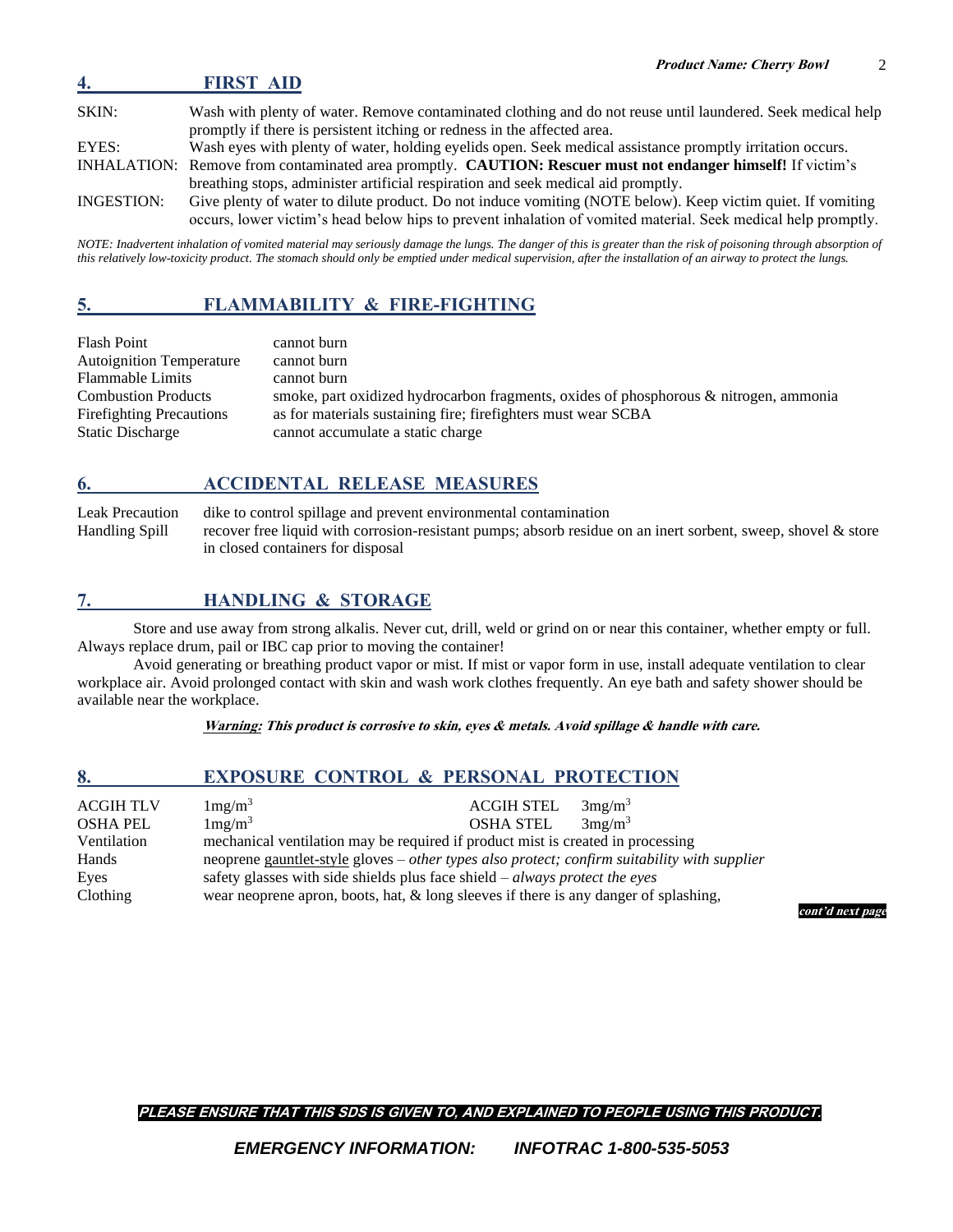## **9. PHYSICAL AND CHEMICAL PROPERTIES**

| Odor & Appearance                                                        | clear, reddish, viscous liquid with a cherry odor |
|--------------------------------------------------------------------------|---------------------------------------------------|
| Odor Threshold                                                           | not known                                         |
| Vapor Pressure                                                           | as for water                                      |
| Evaporation Rate ( <i>Butyl Acetate = 1</i> )                            | as for water                                      |
| Vapor Density $(air = 1)$                                                | $0.6$ – only water vapor is present               |
| <b>Boiling Point</b>                                                     | slightly above 100°C / 212°F                      |
| <b>Freezing Point</b>                                                    | slightly below $0^{\circ}$ C / 32 $^{\circ}$ F    |
| Specific Gravity                                                         | $1.07 - 1.085$ (20/20 <sup>o</sup> C)             |
| Water Solubility                                                         | complete                                          |
| Log $P_{o/w}$ (Octanol/H <sub>2</sub> O Partition Coefficient) not known |                                                   |
| Viscosity                                                                | not known - viscous liquid                        |
| pH                                                                       | below $2$ – strongly acidic                       |

# **10. REACTIVITY**

| Dangerously Reactive With     | strong alkalis                                                                |
|-------------------------------|-------------------------------------------------------------------------------|
| Also Reactive With            | corrodes steel, iron, zinc (galvanized surfaces) aluminum, copper, brass, etc |
| <b>Chemical Stability</b>     | stable; will not polymerize                                                   |
| Decomposes in Presence of     | not known                                                                     |
| <b>Decomposition Products</b> | none apart from Hazardous Combustion Products                                 |
| Mechanical Impact             | not sensitive                                                                 |

# **11. TOXICITY INFORMATION**

### **i.** *ACUTE EXPOSURE*

| <b>Skin Contact</b> | severely irritating to skin if contact is prolonged                                     |
|---------------------|-----------------------------------------------------------------------------------------|
| Skin Absorption     | yes, slowly; toxic effects unlikely by this route                                       |
| Eye Contact         | may be corrosive to eyes, causing permanent damage, if not removed promptly             |
| Inhalation          | vapor or mist irritate the nose, throat and lungs                                       |
| Ingestion           | ingestion corrosive to mouth, throat and stomach $-$ not a route of industrial exposure |

#### **ii.** *CHRONIC EXPOSURE*

| General                     | prolonged or repeated exposure to dilute product may cause dermatitis |
|-----------------------------|-----------------------------------------------------------------------|
| Sensitizing                 | not a sensitizer                                                      |
| Carcinogen/Tumorigen        | not known to be a tumorigen or a carcinogen in humans or animals      |
| Reproductive Effect         | no known effect on humans or animals                                  |
| Mutagen                     | not known to be a mutagen or teratogen in humans or animals           |
| Synergistic With            | not known                                                             |
| Calculated $LD_{50}$ (oral) | $7250$ mg/kg (rat)                                                    |
| Calculated $LD_{50}$ (skin) | $12,000$ mg/kg (rabbit)                                               |
| $LC_{50}$ (inhalation)      | not known                                                             |
|                             |                                                                       |

## **12. ECOLOGICAL INFORMATION**

| <b>Bioaccumulation</b>  | all components are water soluble $\&$ will not bioaccumulate                |
|-------------------------|-----------------------------------------------------------------------------|
| Biodegradation          | anionic surfactant biodegrades readily; degradation rate is unknown         |
|                         | phosphoric acid & sodium chloride, inorganic substances, cannot biodegrade; |
|                         | neutralized phosphoric acid is taken up by plants                           |
| Abiotic Degradation     | not known                                                                   |
| Mobility in soil, water | water soluble; moves readily through soil $\&$ the water column             |

**cont'd next page**